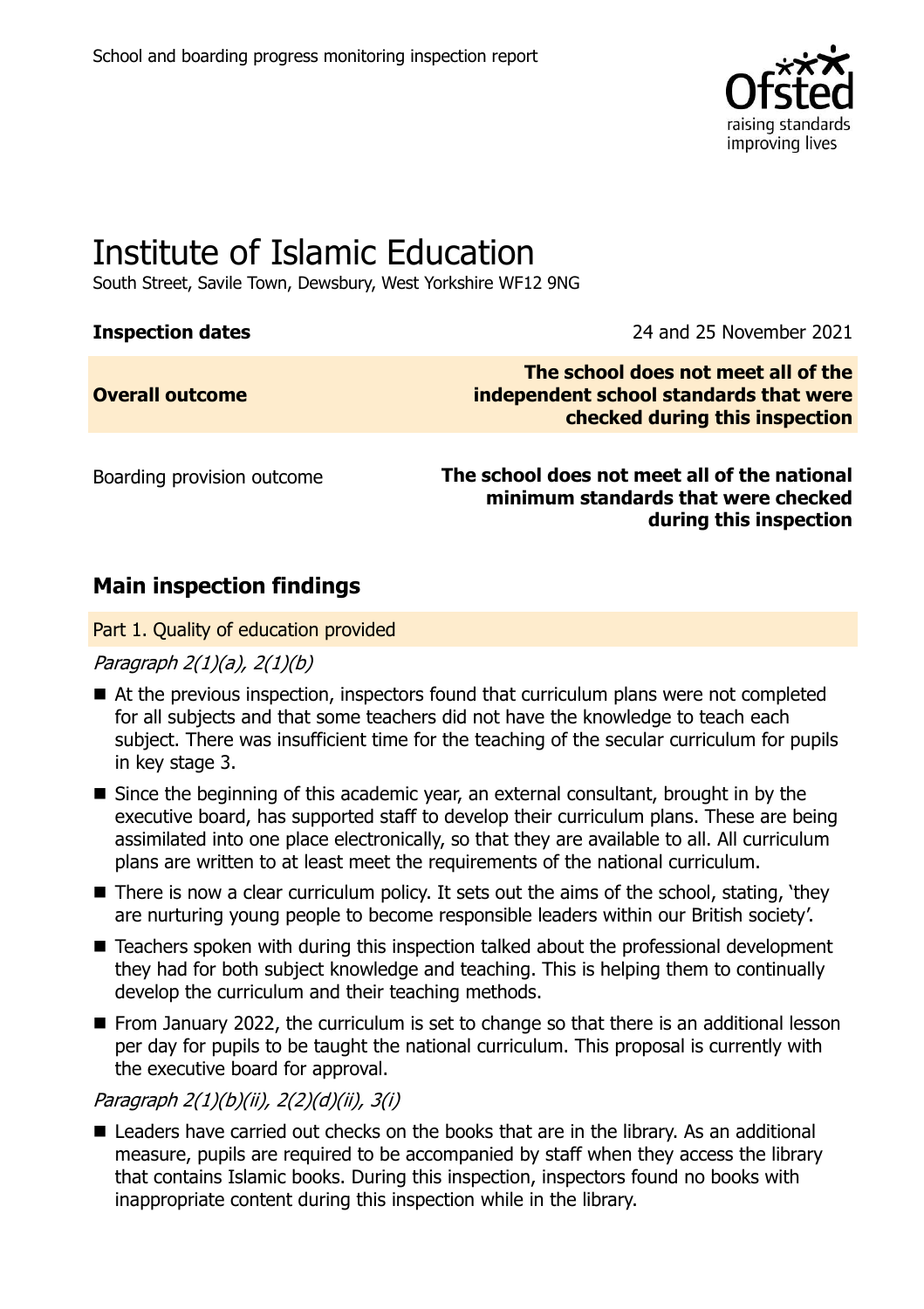

- There is a range of books including fiction and non-fiction, available to pupils. There is a system for signing these books out and returning them. These books are in a separate area to the Islamic library.
- These standards in part 1 are now met.

#### Part 2. Spiritual, moral, social and cultural development of pupils

Paragraph 5, 5(a), 5(b)(vi)

- During the previous inspection, the inappropriate book that inspectors found in the school library undermined fundamental British values and the requirements of the Equality Act 2010.
- During this inspection, inspectors did not come across any material that goes against fundamental British values or undermines the Equality Act 2010.
- Leaders, teachers and pupils are highly aware of fundamental British values. Leaders are determined that pupils become active leaders in British society in the future. It is clear to see, in personal, social, health and economic education plans, where these values are addressed. Pupils are aware of the protected characteristics identified in the Equality Act 2010, and they are able to talk about each group. Pupils are respectful and clear about the makeup of British society. Pupils talk confidently about mutual respect and individual liberty.
- Pupils are clear about the rule of law, and they take part in democratically electing members to the student council. Pupils learn about attitudes to same sex relationships from both Islamic and Christian religious viewpoints, as well as life in modern Britain.
- Evidence that leaders shared during the inspection shows a wide range of curriculum coverage and enrichment activities that support pupils' personal development and wellbeing.
- These standards are now met.

#### Part 3. Welfare, health and safety of pupils

Paragraph 7, 7(a), 7(b), 8, 8(a), 8(b)

- At the previous inspection, inspectors found that arrangements for safeguarding were not effective, and there was a weak culture of safeguarding. They found parts of the school not to be secure and that the necessary checks had not been made on all staff and volunteers who work with pupils. They found that the implementation of safeguarding procedures was poor, including in the boarding area of the school.
- At this inspection, inspectors found that leaders are still not implementing safeguarding procedures. This means that pupils are at risk because leaders, despite their recent training, do not recognise when there is a serious safeguarding concern. This means that referrals to the local authority's children's services are not made when they should be. Members of the inspection team identified a serious and significant safeguarding concern during this inspection. The school's leaders had not linked readily available pieces of safeguarding intelligence together. The inspectors asked the school's leaders to refer this extremely serious safeguarding concern to the local authority's children services and to the police. Several pupils' needs, both of a safeguarding and well-being nature, were unidentified and unmet prior to this inspection. Pupils' complaints indicated that they did not feel safe in school. Some pupils struggled to sleep. Their mental health was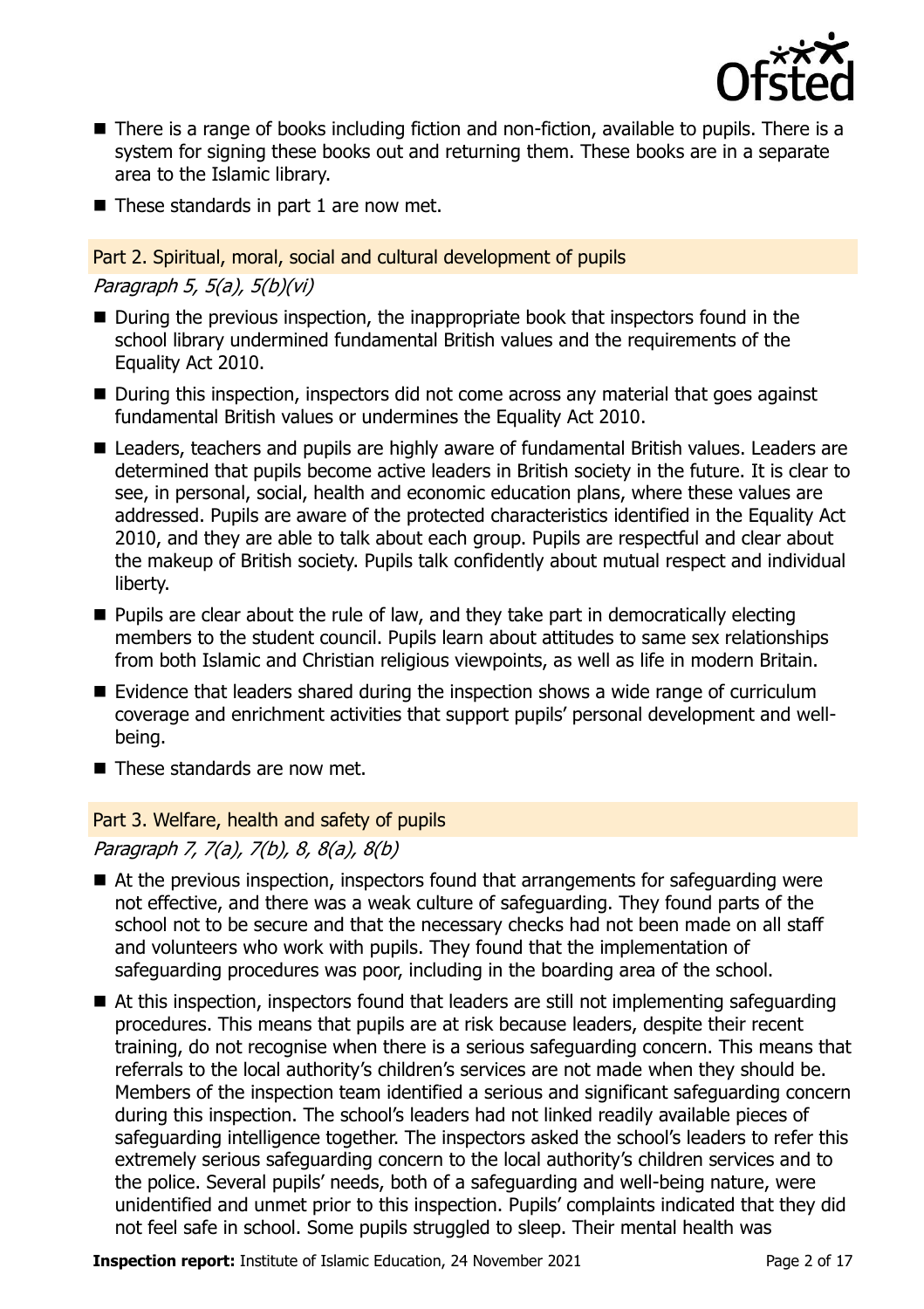

compromised. Some leaders are too concerned about the views of parents, rather than prioritising the child's needs.

- Weak systems in analysing pupils' attendance mean that some pupils can fail to attend the setting for a period of time without leaders taking action. This is not effectively challenged or considered as a safeguarding concern. There are no records of when phone calls have been made to parents to check why pupils are not attending. This means that leaders are unaware of when pupils' attendance becomes a concern. These pupils are not safeguarded effectively.
- There has been additional staff training relating to safeguarding delivered by the executive headteacher and one of the external consultants, as well as online courses. Staff are now more aware that a small piece of information they hold may be part of a bigger picture, and so they know to pass on any concerns. They are more open to 'it could happen here'. Although staff say the right things, it is too soon to see the impact of the training and whether they are identifying concerns accurately and in a timely manner.
- Some systems relating to safeguarding have been much improved. The single central record is now compliant, and the safeguarding policy is up to date with the latest guidance from the Secretary of State. There has been an improvement in safer recruitment practice, and files checked for staff recently recruited to the school show that the right checks have been made and recorded. The executive board has made the decision to implement a new system for recording safeguarding concerns. The board intends that this brings all information together to enable safeguarding to be acted on quickly. At the time of this inspection, this had been ordered and training arranged, but it was not in place.
- These standards were not met at the previous inspection and remain unmet.

#### Paragraph 11

- In May 2021, inspectors found that the health and safety policy had not been implemented successfully. There were exposed electrical wires that posed a danger to pupils.
- At this inspection, inspectors found health and safety on the school site to be improved. Repairs needed at the previous inspection have been carried out. There were some repairs needed this time, and they were carried out quickly. Leaders stated in their interim action plan, from July 2021, to the Department for Education (DfE) that they will carry out daily health and safety checks. This began on the second day of the inspection.
- $\blacksquare$  This standard is now met.

#### Paragraph 15

- Previously, inspectors found that the school did not have a legally compliant admissions register. Leaders were unaware of the legal requirements for maintaining the admissions register. Inspectors also found that the electronic register was pre-populating pupils' attendance. This meant that leaders could not be sure that the record of attendance was accurate.
- There is a new member of staff who has overhauled the admissions register. This was found to be compliant with legal requirements. There are no pupils from overseas who have joined the school since the previous inspection. The executive board is aware of the requirements of holding a licence to sponsor migrant students.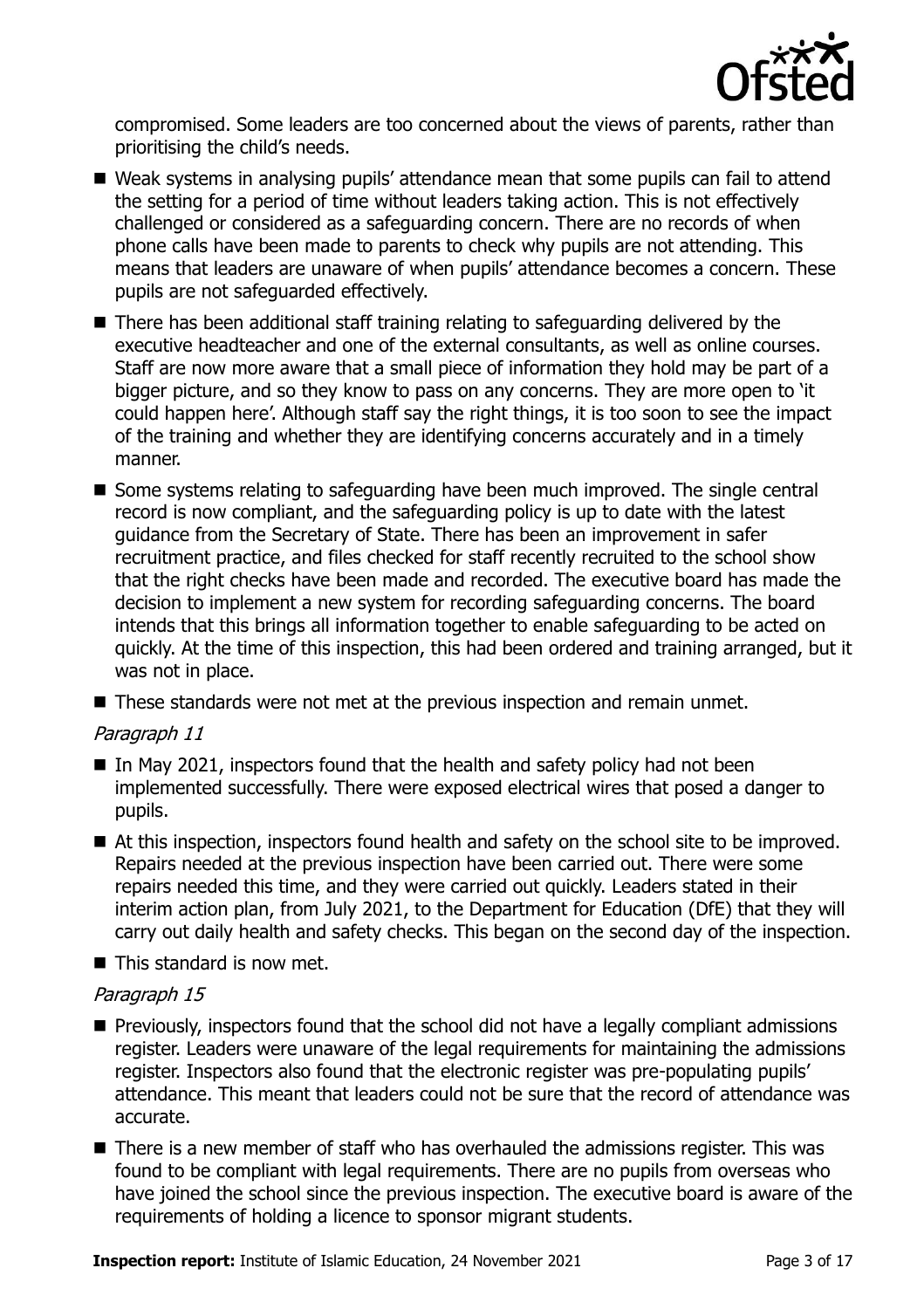

- The school no longer pre-populates registers. Registers are taken at four points during the day and recorded electronically. The system used is basic and does not support analysis of attendance but meets requirements. There is a check after each session to make sure registration has been completed.
- This standard is now met.

#### Paragraph 16, 16(a), 16(b)

- At the inspection in May 2021, inspectors found that risk assessments did not adequately cover potential risks to pupils, for example the risk associated with being on a site shared with the mosque. There were also risks to pupils from live wires that were exposed.
- Leaders have carried out some work to improve the risk assessment policy. They have completed risk assessments for areas identified at the previous inspection, such as the outdoor area and risks associated with the shared site between the school and the mosque.
- However, leaders have not thought beyond this. They have not ensured that they have fully considered all of the risks that pupils may face. Risks for pupils who require medication have not been assessed and no risk assessments are in place, for example if a pupil has an allergic reaction or an asthma attack.
- These standards were not met at the previous inspection and remain unmet.

#### Part 4. Suitability of staff, supply staff, and proprietors

#### Paragraph 18, 19, 20, 21 – all standards

- At the previous inspection, it was found that recruitment checks on staff and adult students who volunteer to work with younger pupils were not robust. Leaders were unclear about the checks they needed to make, and about the documentation required for them. The single central record did not list qualifications and section 128 checks had not been carried out on all staff who required them.
- A new member of staff has been employed to ensure that recruitment checks are undertaken on staff and that all checks are recorded on the single central record. This member of staff is knowledgeable about all requirements and takes responsibility for the upkeep of the single central record. Inspectors found that the checks recorded aligned with the information in staff files.
- The school does not use supply staff. The single central record, however, is set up with the appropriate columns to record the necessary checks should supply staff be required at the school.
- The school is awaiting an enhanced disclosure and barring services check (DBS) for a member of staff who is due to start. School leaders have decided that until this is returned, the member of staff will not begin work.
- Enhanced DBS checks have been carried out to ensure that all students over the age of 18 who work in regulated activity with pupils below the age of 18 in the school are safe to do so.
- The standards in this part are now met.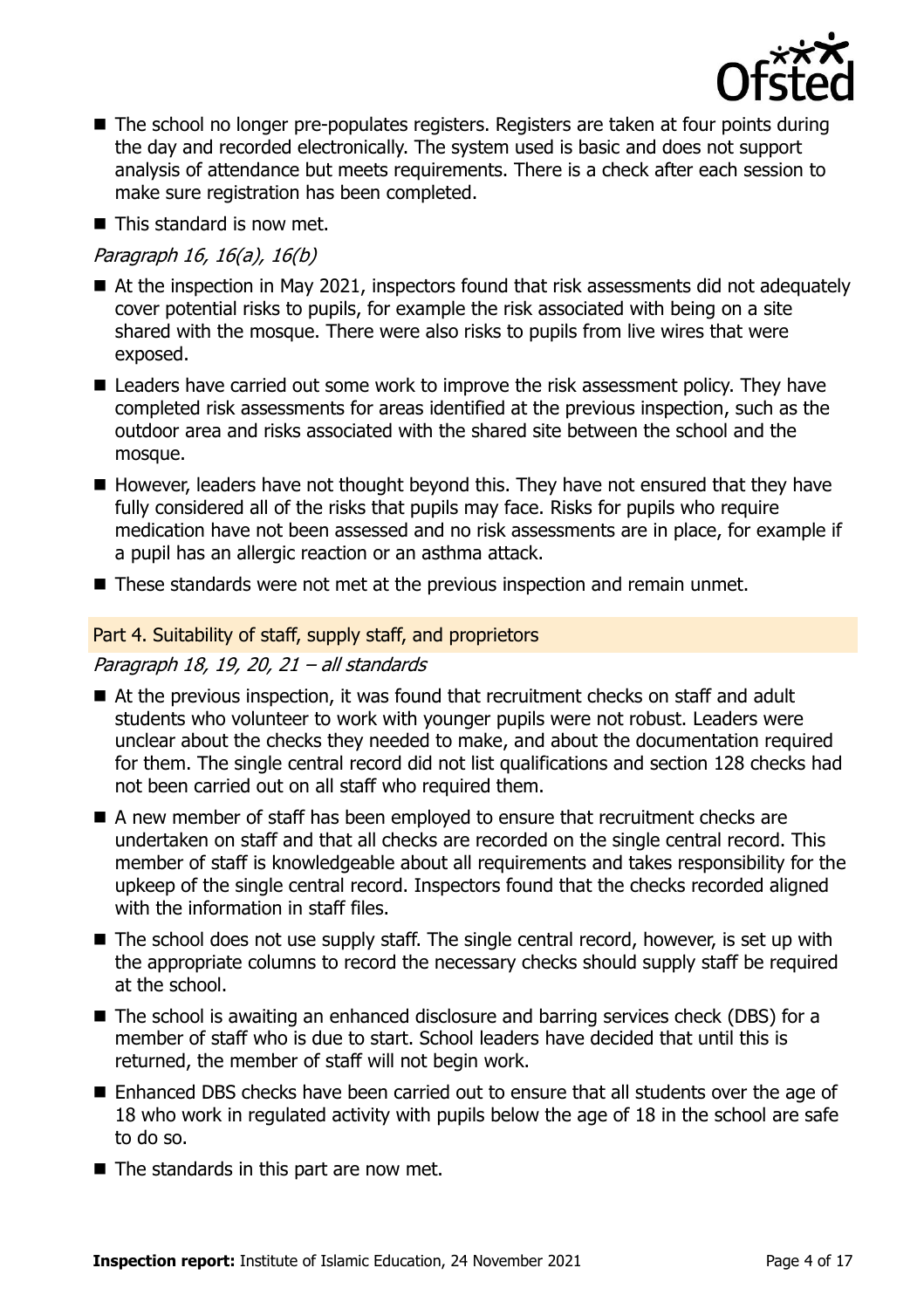

#### Part 5. Premises of and accommodation at schools

#### Paragraph 25

- During the last inspection, inspectors found that the site was not adequately maintained. There were missing ceiling tiles, exposed pipes and wires, and rubbish and rubble at the back of the school.
- This time, inspectors found that the maintenance of the site was better. Rubbish and rubble have been cleared away. The missing ceiling tiles have been replaced and when repairs are identified, they are fixed more quickly.
- During this inspection, repairs were made to a toilet and a sink that inspectors noted were broken.
- $\blacksquare$  This standard is now met.

#### Paragraph 29(1), 29(1)(b)

- At the previous inspection, the school field was closed to pupils meaning that they did not have anywhere to play outside. The grass was overgrown, the area was waterlogged, and there was rubbish in places.
- Leaders have acted to improve the school field. The grass has been cut and the ground levelled off. Daily checks take place on the field to determine whether it is safe for pupils to use. The action plan that leaders submitted to the DfE stated that the field would be fenced off. This has not been possible at this stage as the school is waiting for the legal entitlement to do this. Negotiations are taking place with Kirklees Council.

 $\blacksquare$  This standard is now met.

#### Paragraph 30

- $\blacksquare$  At the previous inspection, the school failed standard 5.4 of the national minimum standards for boarding schools. This was because the maintenance of some areas of the boarding provision was poor.
- At this inspection, inspectors found that this had been improved.
- This standard is now met.

# Part 8. Quality of leadership in and management of schools

### Paragraph 34(1), 34(1)(a), 34(1)(b), 34(1)(c)

- The previous progress monitoring inspection found that leaders did not fulfil their statutory responsibilities and that many of the school's policies and procedures remained ineffective. There was a disconnect between what trustees thought was happening and what was actually happening. Leaders did not keep up to date with the DfE's statutory guidance. There was a lax attitude towards safeguarding and an urgent need for staff to attend safeguarding training. There was a lack of clarity about the school's governance structures.
- This inspection found that the employment of additional staff and external consultants is beginning to improve systems and structures in the school. However, it is too soon to say whether these changes mean that school leaders and staff have improved their knowledge to such an extent so as to enable independent school standards and national minimum standards for boarding to be met consistently.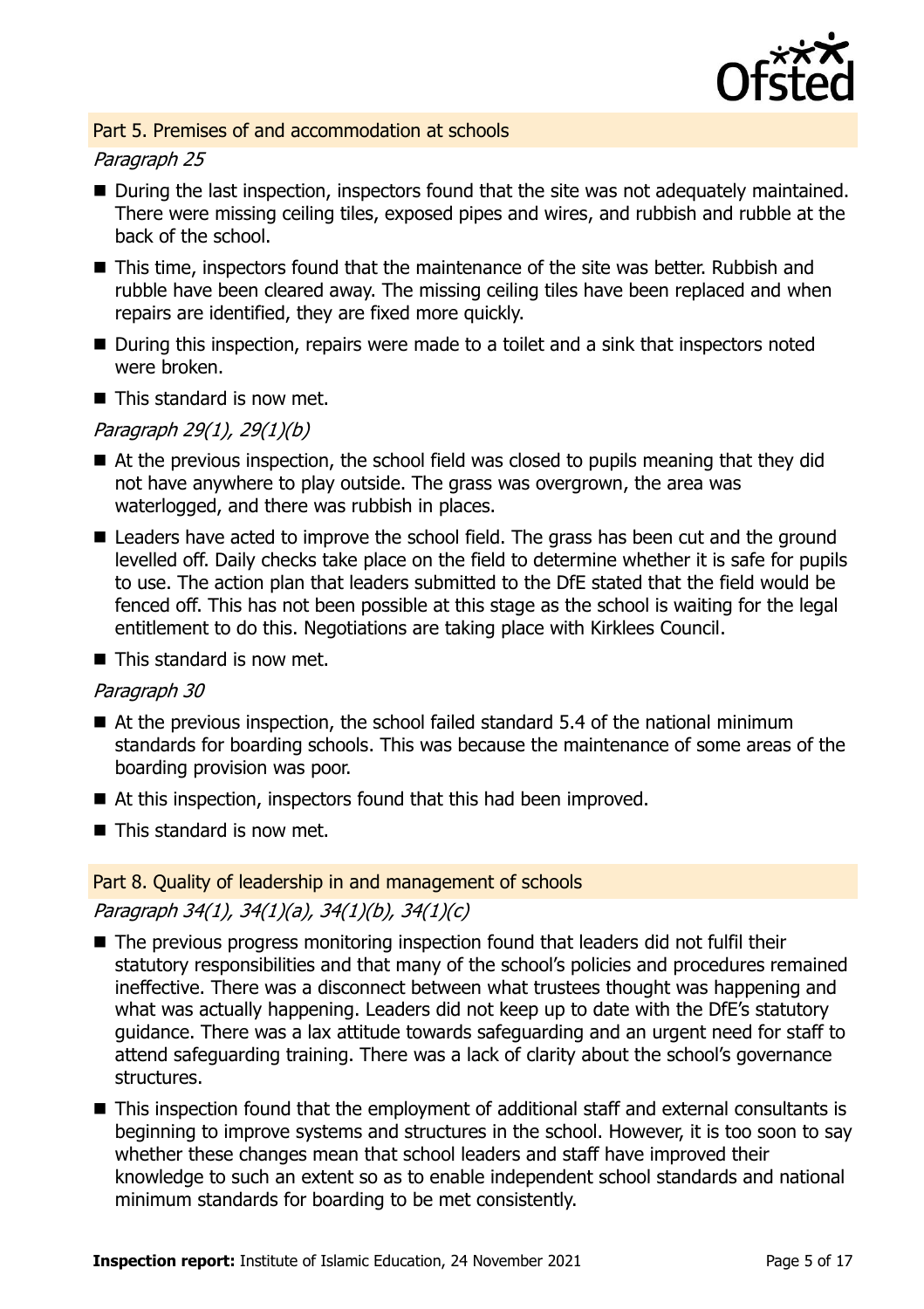

- Safeguarding failures remain stark and show a clear disconnect between staff having been trained and applying their knowledge to identify and swiftly act on any safeguarding concerns. Leaders do not always act in the best interests of the pupils. Designated safeguarding leads do not fulfil the role well enough. At times, pupils are at risk.
- There is now greater clarity with regard to the school's governance structures. There is an executive board consisting of four members plus the executive headteacher and the proprietor. Each member of the board has specific responsibilities, and they are recruiting for more members to support and challenge the school.
- Some systems are much improved, for example admissions and the single central record. There is further work to do, for example in ensuring that there is a close eye on pupils' attendance.
- These standards were not met at the previous inspection and remain unmet.

#### The national minimum standards that were assessed during this inspection

#### Standard 3.4

- At the previous inspection, records of administration of medication were poor and did not identify the time medication was given or who administered it.
- During this inspection, it was found that medication is safely stored in the medical room. Records are kept of its administration. However, for children who hold their own rescue medication, there are no records kept. Some medication held by pupils was found to be out of date. Once identified by the inspectors, the medication was replaced. There are no effective risk assessments or health care plans in place to guide staff in the event of an emergency.
- This standard was not met at the last inspection and remains unmet.

#### Standard 5.4, 6.2

- At the last inspection, areas of the boarding provision were poorly maintained. There were missing ceiling tiles and exposed wires.
- $\blacksquare$  The oversight of the boarding provision is now improving. As a result, the boarding environment is better maintained. A programme of repairs is ongoing and is being overseen by the head of care. The issues of one broken toilet and toothbrush storage were addressed during this inspection. A new daily checklist has been implemented during the inspection. It is too soon to assess the impact of this new regime.
- These standards were not met at the last inspection and are now met.

#### Standard 10.2

- Previously, inspectors identified that pupils had no access to safe recreational areas outside because the school field was out of use. The grass was overgrown, it was waterlogged and there was rubbish around the edges.
- This inspection found that pupils are enjoying a new range of indoor leisure activities. New activities include table tennis and table football. Efforts have been made to level the school playing field. There are areas where children can now play. Some areas are littered with rubbish, but this is cleared before children play outside.
- This standard was not met at the last inspection and is now met.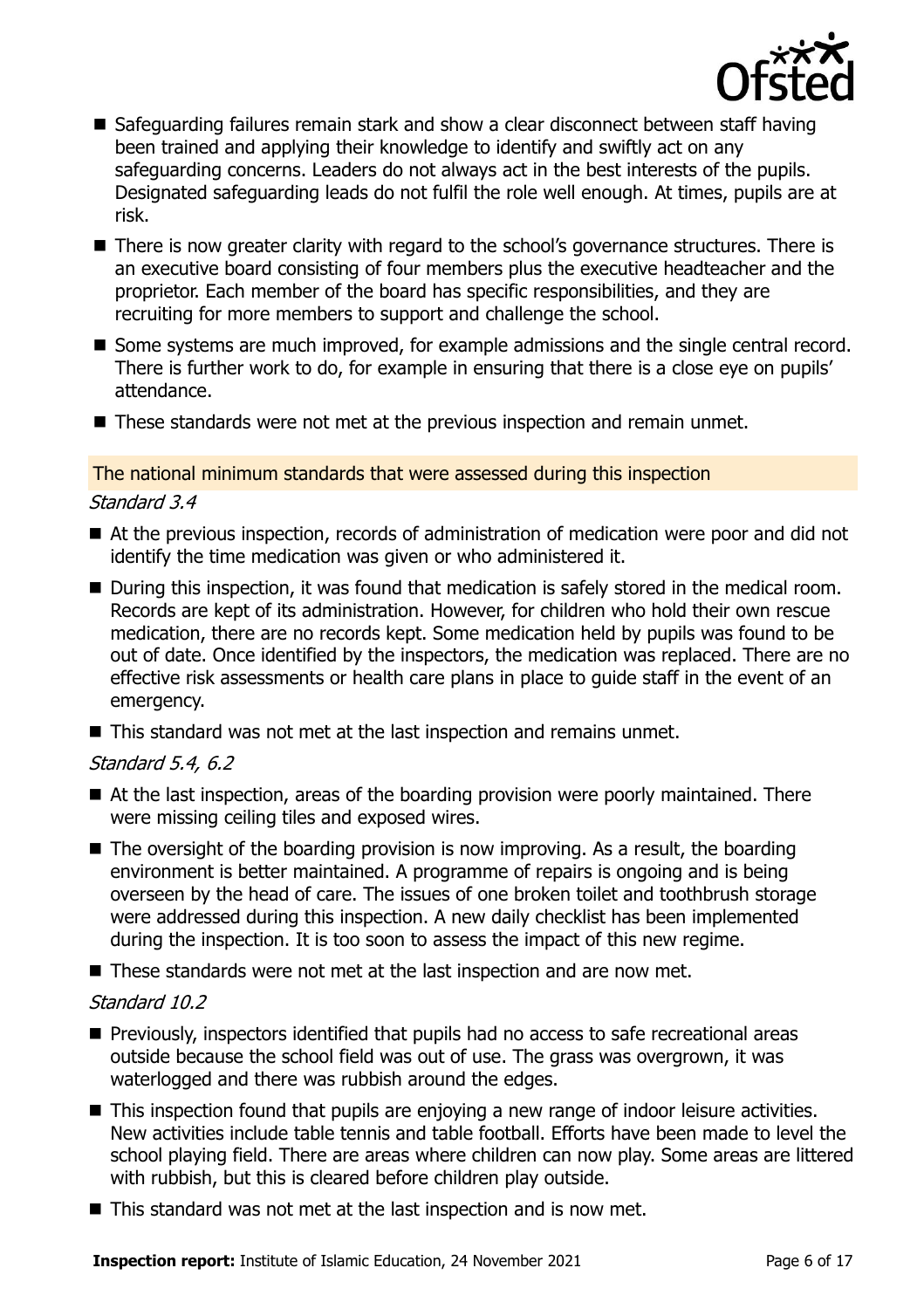

#### Standard 11

- At the previous inspection, it was identified that safeguarding arrangements were not robust. Risk assessments did not provide suitably detailed actions to keep pupils safe. Records of safeguarding concerns were not adequate, and boarders' safety was at risk due to door locking systems not working.
- Leaders still do not take sufficient action in response to safeguarding concerns. They are not effectively following the guidance set out in Keeping Children Safe in Education (2021) Improved processes are being introduced and leaders have undertaken some training. However, this has not been translated into practice. Leaders fail to promote the welfare of all pupils and identify wider risks. As a result, children could continue to suffer harm for longer. Because leaders do not recognise the impact of these issues, other children have not been given the care and support they need.
- This standard was not met at the previous inspection and remains unmet.

#### Standard 12.1

- $\blacksquare$  In the previous inspection, it was found that leaders could not provide sufficient information to inspectors about restraint training. The restraint policy was also inaccurate as it referenced behaviour management techniques that the school did not use.
- Staff, including boarding staff, have now undertaken training on the use of physical intervention with children. Staff speak confidently about the forms of restraint that they are allowed to use and those they are not. This is an improvement on the previous position.
- This standard was not met at the previous inspection and is now met.

#### Standards 13.1, 13.3, 13.4 and 13.5

- Leaders, at the previous inspection, were found to have limited oversight and knowledge about boarding. Leaders were found to not actively promote the well-being of pupils.
- There is a new executive board, which is supporting leaders to make improvements. New arrangements to ensure safe recruitment are in place, and staff have had more safeguarding training. Even with this, leaders have not ensured that children are consistently being kept safe.
- Some changes have been made to the boarding provision that are welcomed by children. There are additional activities, such as table football, that are now available in the evenings. Members of the executive board have a clear vison of the improvements they want to make. This journey has just started. It is too soon to say if the changes will be sustained.
- Leaders' knowledge and skills are not sufficient to ensure that they consistently identify and act on risk. This leaves some children at risk of harm. Other children are left without the support that they need.
- Standards 13.1, 13.4 and 13.5 were not met at the previous inspection and remain unmet.
- Standard 13.3 was met at the last inspection but is now unmet.

#### Standard 14.1

■ Staff who have been employed since the last inspection have been subjected to safe recruitment processes in line with statutory guidance. Processes are far more rigorous,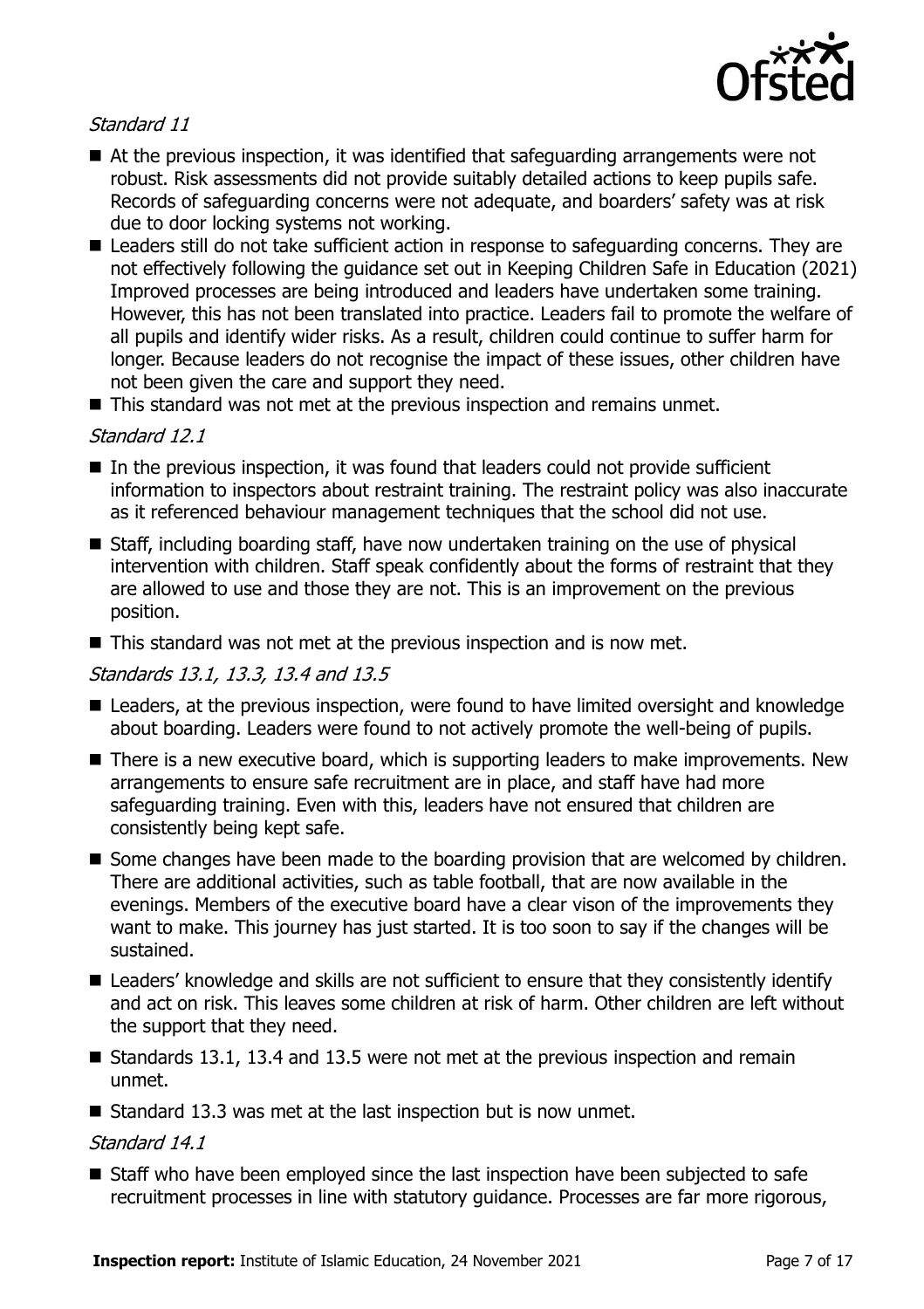

and these arrangements are being embedded. This is an improvement on the previous inspection, where safe recruitment practices were not followed.

■ This standard was not met at the previous inspection and is now met.

#### Standard 15.1

- Students who are over the age of 18 years have a voluntary supervisory role with the younger pupils. They are therefore working in regulatory activity with these pupils. All these older students are subject to DBS checks. This helps to provide assurance that young adults do not pose a known risk to younger pupils. This has improved from the previous inspection.
- A new appraisal system is in place to be tested in practice. Training is provided for students supporting younger students. There are plans to improve this further.
- This standard was not met at the previous inspection and is now met.

#### Standard 16.1

- $\blacksquare$  At the previous inspection, an inappropriate book was found on the school site which presented views contrary to the Equality Act 2010.
- Since then, leaders have undertaken a review of books available to children. There is no material that would hamper children's understanding of fundamental British values. Staff and children speak positively about other faiths, sexuality and gender issues.
- This standard was not met at the previous inspection and is now met.

#### Standard 18.1, 18.2

- Leaders do not consistently apply the school's complaints policy. Several children have made complaints, but no written record is made. Concerns are therefore not fully understood in relation to their impact on children, and so leaders do not take effective action to resolve them.
- These standards were met at the previous inspection but are now not met.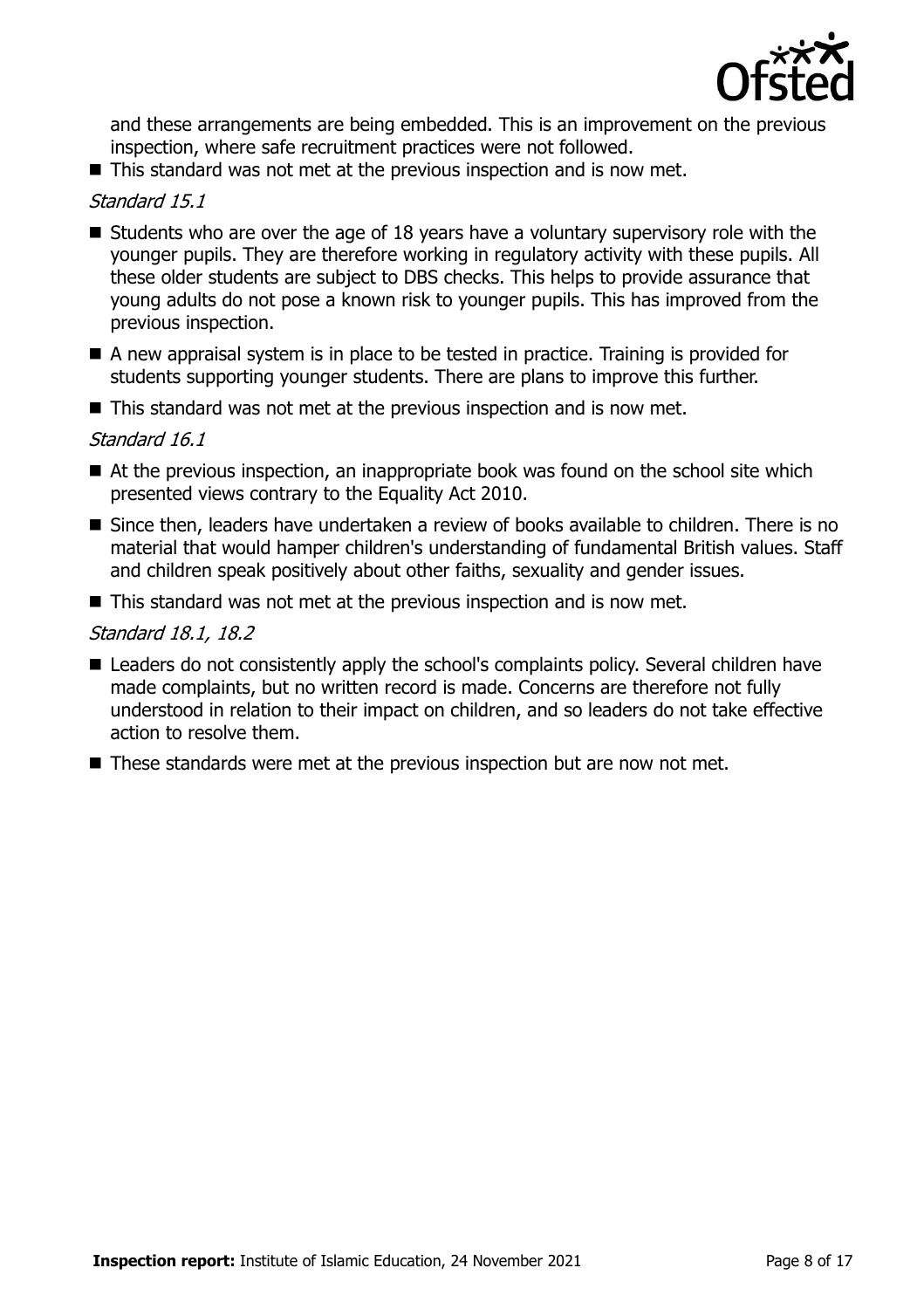

### **Compliance with regulatory requirements and national minimum standards for boarding schools**

The school does not meet the requirements of the schedule to The Education (Independent School Standards) Regulations 2014 ('the independent school standards'), the national minimum standards for boarding schools and associated requirements that were checked during this inspection, as set out in the annex of this report. This included the standards and requirements that the school was judged to not comply with at the previous inspection. Not all of the standards and associated requirements were checked during this inspection.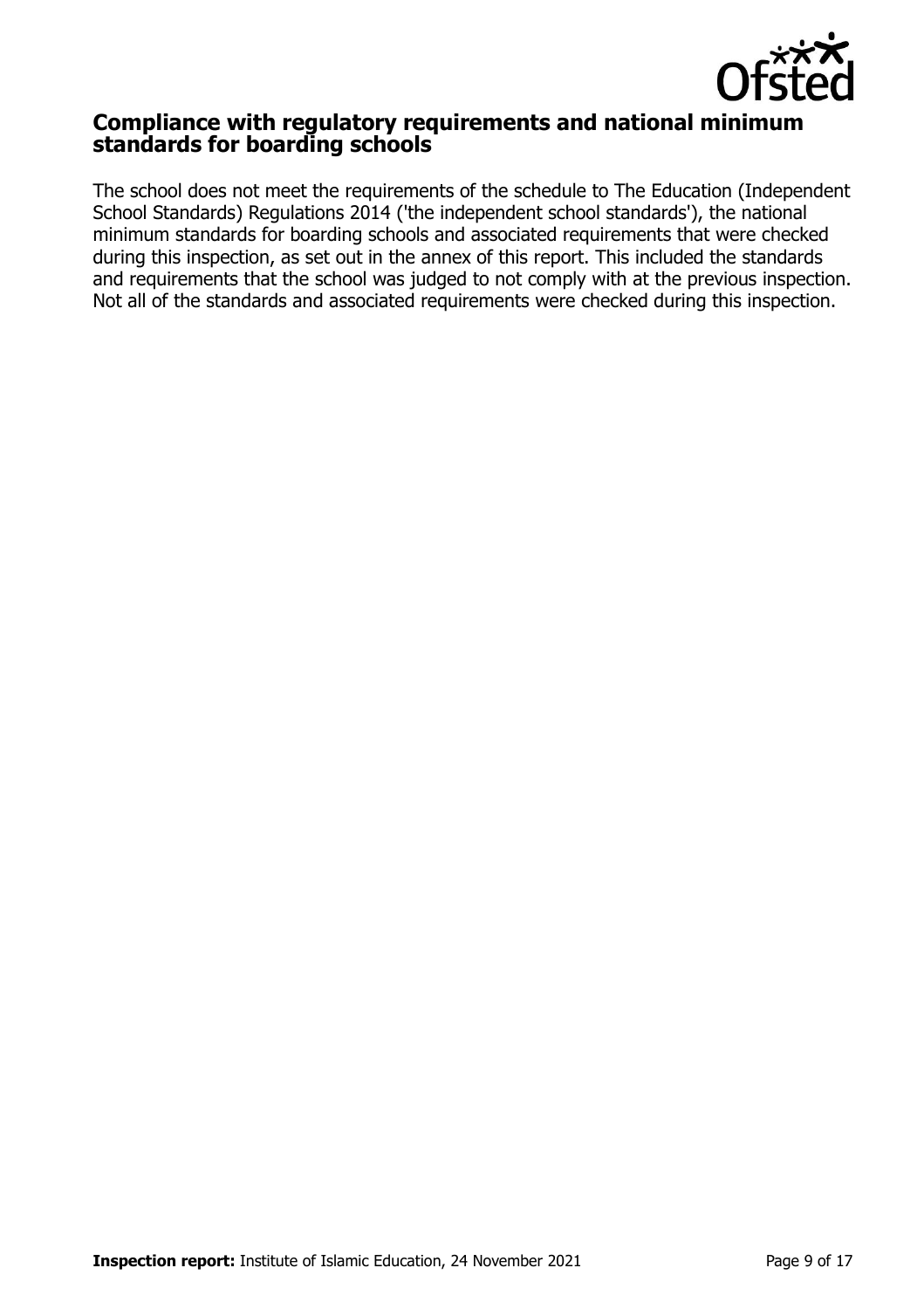

# **School details**

| Unique reference number             | 107791   |
|-------------------------------------|----------|
| Social care unique reference number | SC041298 |
| DfE registration number             | 382/6013 |
| <b>Inspection number</b>            | 10213383 |

This inspection was carried out under section 109(1) and (2) of the Education and Skills Act 2008, the purpose of which is to advise the Secretary of State for Education about the school's suitability for continued registration as an independent school.

The inspection of boarding provision was carried out under the Children Act 1989, as amended by the Care Standards Act 2000, having regard to the national minimum standards for boarding schools.

| Type of school                         | Other independent school    |
|----------------------------------------|-----------------------------|
| <b>School status</b>                   | Independent boarding school |
| Age range of pupils                    | 11 to 25                    |
| Gender of pupils                       | <b>Boys</b>                 |
| Gender of pupils in the sixth form     | <b>Boys</b>                 |
| Number of pupils on the school roll    | 244                         |
| Of which, number on roll in sixth form | 98                          |
| Number of part-time pupils             | $\mathbf{0}$                |
| Number of boarders on roll             | 173                         |
| Proprietor                             | Sabir Ahmed Ebrahim Daji    |
| Chair                                  | Ashfaque Choudary           |
| <b>Headteacher</b>                     | <b>Yusuf Seedat</b>         |
| Annual fees (day pupils)               | £1,400                      |
| Annual fees (boarders)                 | £3,000                      |
| Telephone number                       | 01924 455762                |
| <b>Website</b>                         | Under construction          |
| <b>Email address</b>                   | school@jaamia.org           |
| Date of previous standard inspection   | 11 to 13 February 2020      |

**Inspection report:** Institute of Islamic Education, 24 November 2021 Page 10 of [17](#page-16-0)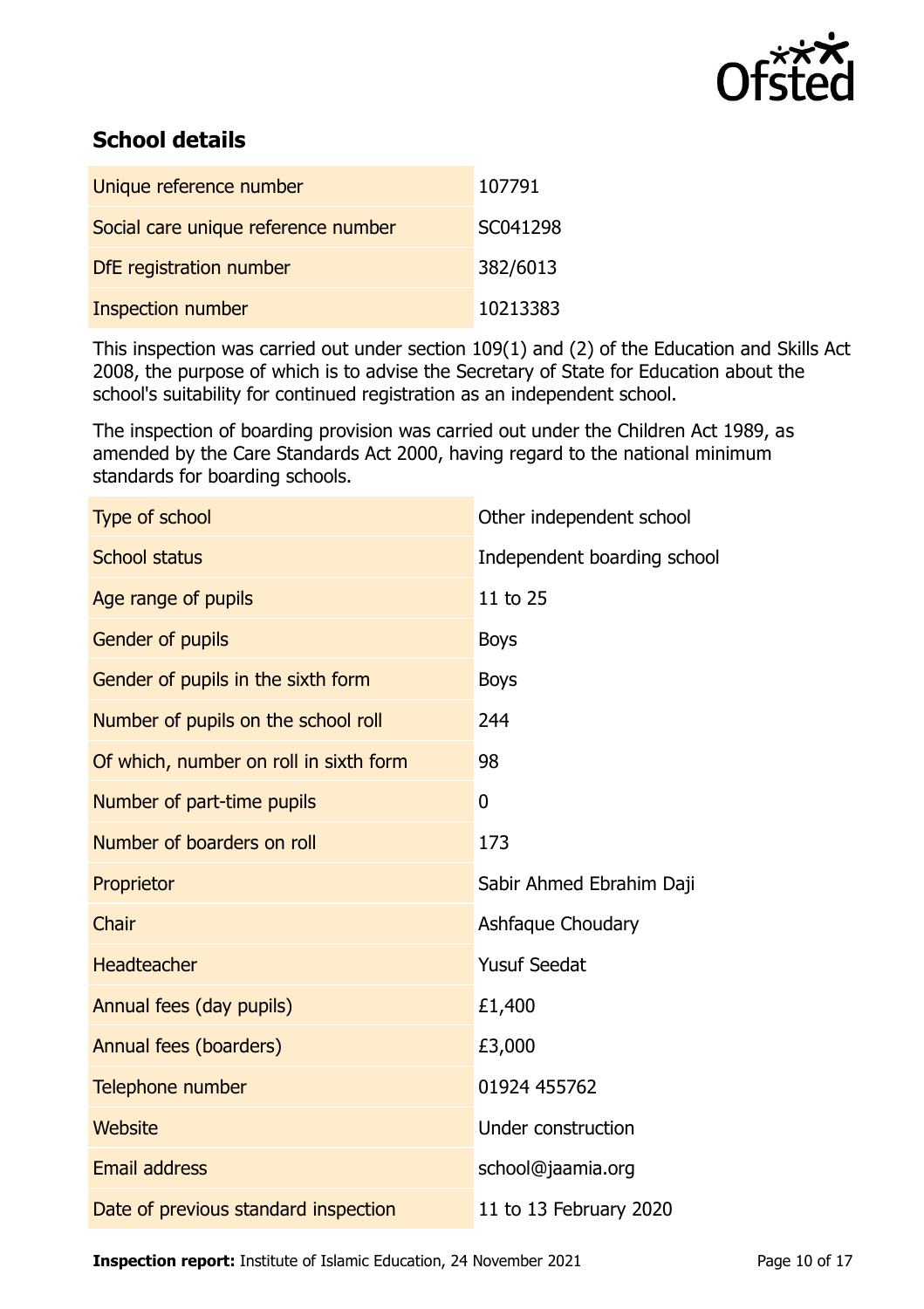

#### **Information about this school**

- The Institute of Islamic Education is an independent boarding and day school for Muslim boys and young men between the ages of 11 and 25 years. The school is located within the grounds of Makazi Mosque.
- Since the previous inspection, an executive board has been established. There is also a new executive headteacher. These changes took place at the beginning of this academic year. A member of staff has been employed to improve procedures and records, such as the single central record, safer recruitment practices and the admissions register.
- The executive board has also contracted two external consultants. Both are experienced professionals who are supporting and training staff. One is working on the quality of education, and one is working on the independent school standards, the national minimum standards and safeguarding.
- The school does not use any providers of alternative education.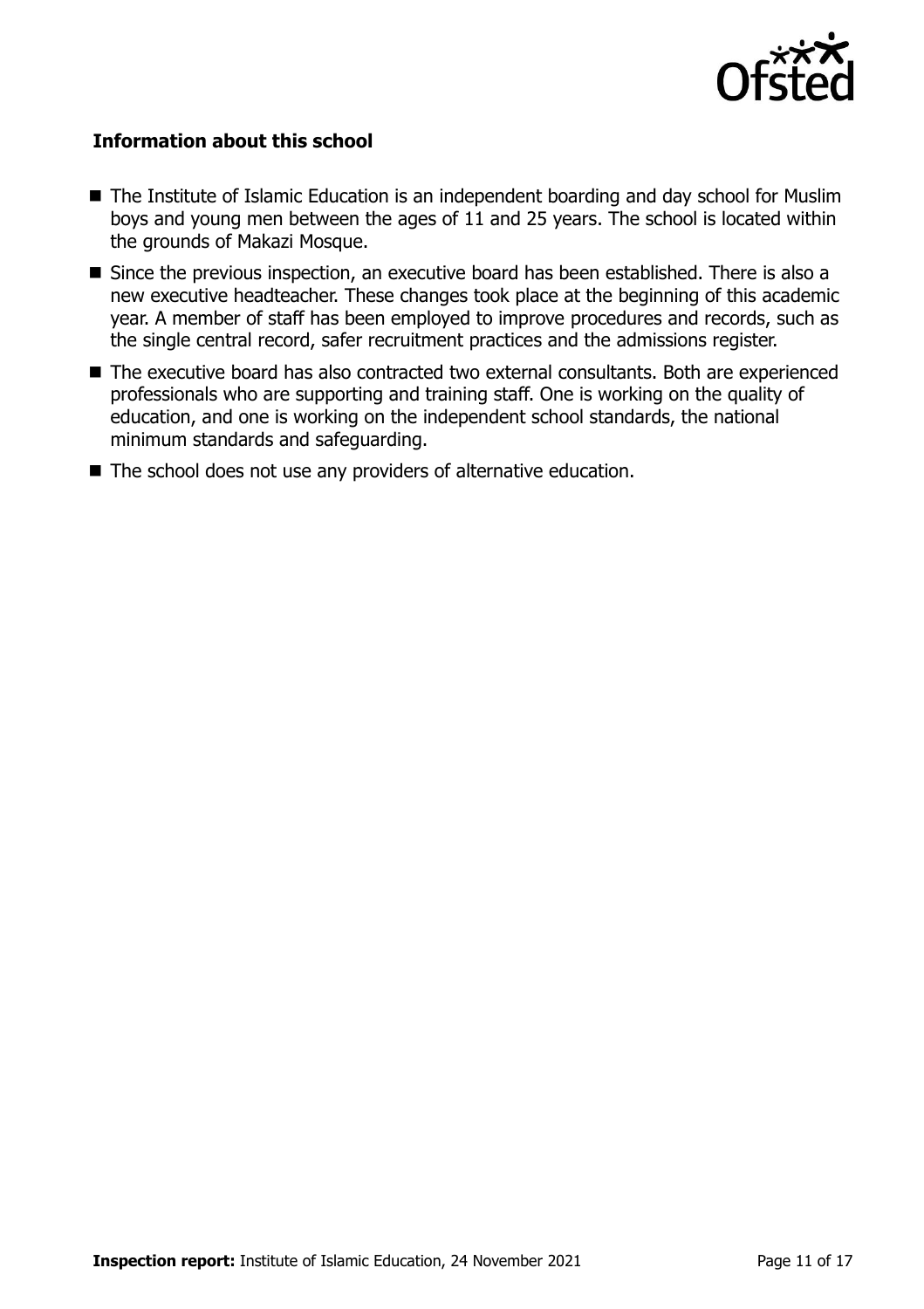

## **Information about this inspection**

- This inspection was carried out at the request of the registration authority for independent schools. The purpose of the inspection was to monitor the progress the school has made in meeting the independent school standards and other requirements that it was judged to not comply with at its previous inspection.
- This is the second progress monitoring inspection that has been carried out since the previous standard inspection in February 2020. The previous boarding inspection took place at the same time. The previous integrated progress monitoring inspection took place in May 2021.
- The inspection was conducted without notice.
- $\blacksquare$  The school submitted an interim action plan to the DfE, which was considered during this inspection.
- Inspectors met with the executive headteacher, head of boarding, the deputy headteacher, the chair of the executive board, and held a telephone conversation with the proprietor. Inspectors also spoke with members of the leadership team, staff and pupils. Inspectors also spoke with the local authority designated officer prior to the inspection.
- The inspectors had a tour of the school site and the boarding areas. They reviewed documents and systems in relation to the independent school standards and the national minimum standards for boarding. They held meetings about safeguarding and reviewed safeguarding documents, including the school's safeguarding policy and the single central record. Social care inspectors spent time with pupils in their free time.

#### **Inspection team**

| Debbie Redshaw, lead inspector | Her Majesty's Inspector          |
|--------------------------------|----------------------------------|
| <b>Alison Aitchison</b>        | Her Majesty's Inspector          |
| Jamie Richardson               | Social Care Regulatory Inspector |
| Jane Titley                    | Social Care Regulatory Inspector |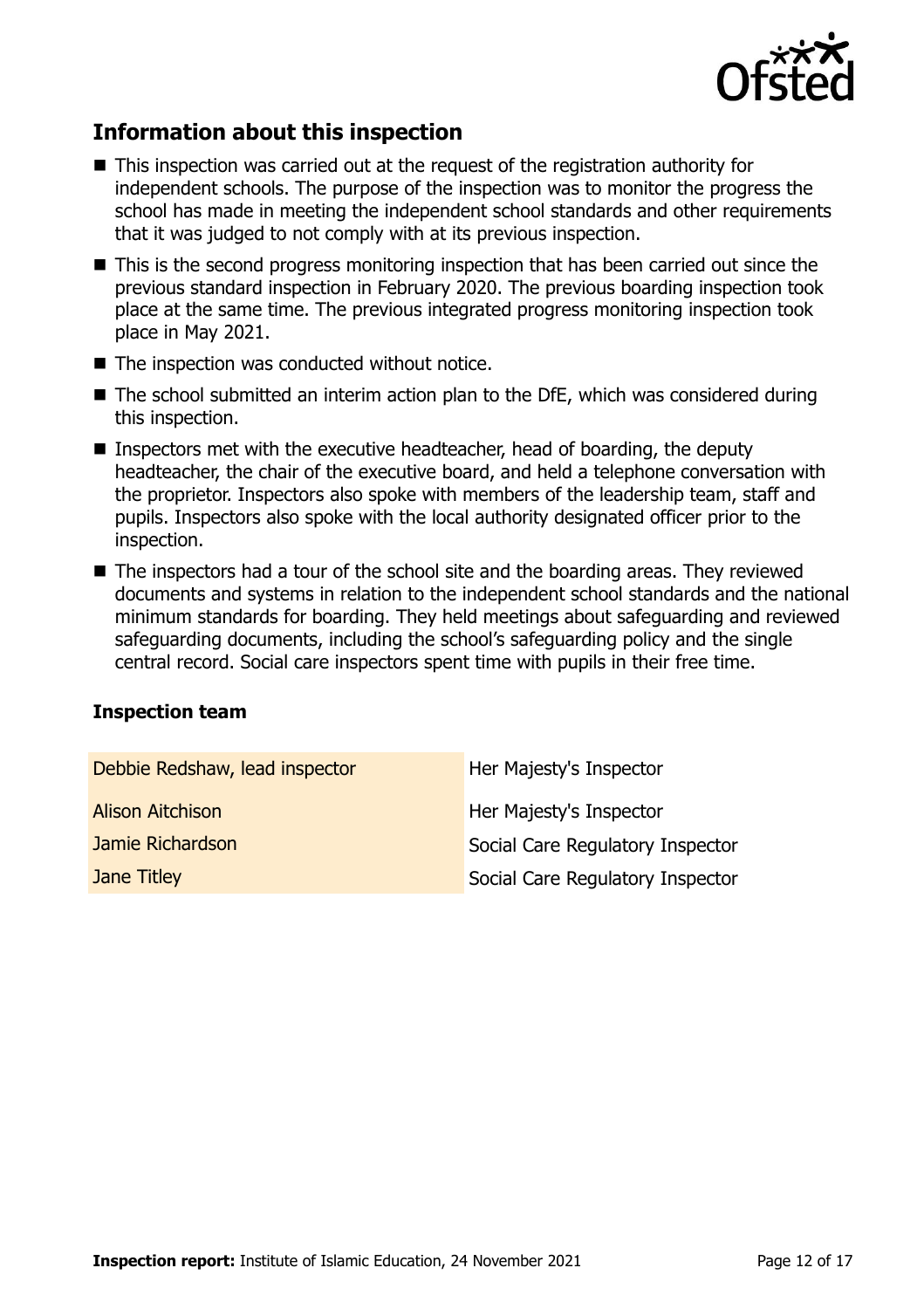

# **Annex. Compliance with regulatory requirements**

#### **The school does not meet the following independent school standards**

Standards that were not met at the previous inspection and remain un-met at this inspection

#### **Part 3. Welfare, health and safety of pupils**

- 7 The standard in this paragraph is met if the proprietor ensures that-
	- 7(a) arrangements are made to safeguard and promote the welfare of pupils at the school; and
	- 7(b) such arrangements have regard to any guidance issued by the Secretary of State.
- $\blacksquare$  8 Where section 87(1) of the 1989 Act<sup>[11]</sup> applies in relation to a school the standard in this paragraph is met if the proprietor ensures that-
	- 8(a) arrangements are made to safeguard and promote the welfare of boarders while they are accommodated at the school; and
	- 8(b) such arrangements have regard to the National Minimum Standards for Boarding Schools or, where applicable, the National Minimum Standards for Residential Special Schools or the National Minimum Standards for Accommodation of Students under Eighteen by Further Education Colleges.
- 16 The standard in this paragraph is met if the proprietor ensures that-
	- 16(a) the welfare of pupils at the school is safeguarded and promoted by the drawing up and effective implementation of a written risk assessment policy; and
	- 16(b) appropriate action is taken to reduce risks that are identified.

#### **Part 8. Quality of leadership in and management of schools**

- $\blacksquare$  34(1) The standard about the quality of leadership and management is met if the proprietor ensures that persons with leadership and management responsibilities at the school-
	- 34(1)(a) demonstrate good skills and knowledge appropriate to their role so that the independent school standards are met consistently;
	- 34(1)(b) fulfil their responsibilities effectively so that the independent school standards are met consistently; and
	- $-$  34(1)(c) actively promote the well-being of pupils.

#### **The school now meets the following requirements of the independent school standards**

#### **Part 1. Quality of education provided**

- $\blacksquare$  2(1) The standard in this paragraph is met if-
	- $-$  2(1)(a) the proprietor ensures that a written policy on the curriculum, supported by appropriate plans and schemes of work, which provides for the matters specified in sub-paragraph (2) is drawn up and implemented effectively; and
	- $-$  2(1)(b) the written policy, plans and schemes of work-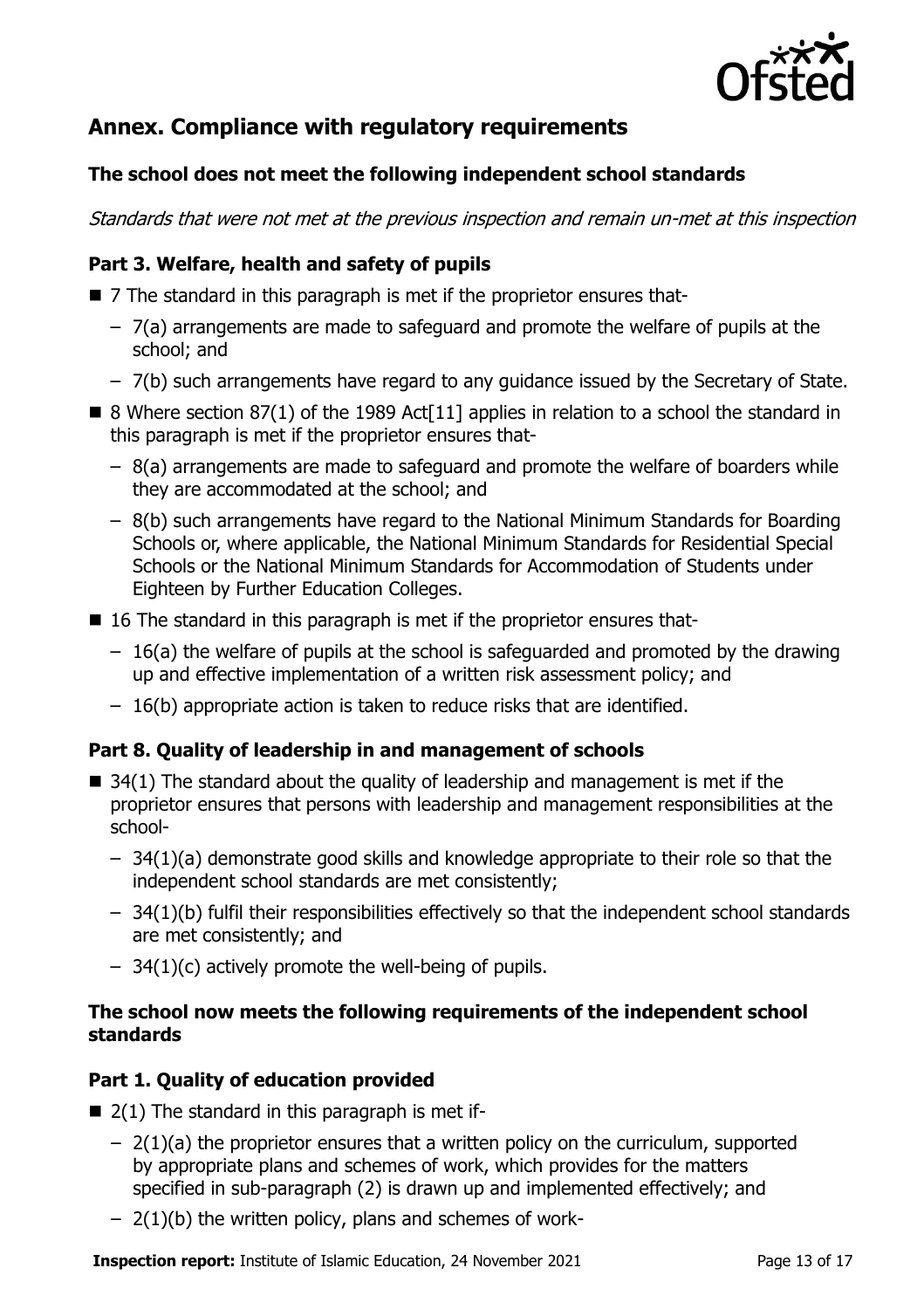

- $-$  2(1)(b)(i) take into account the ages, aptitudes and needs of all pupils, including those pupils with an EHC plan.
- 3 The standard in this paragraph is met if the proprietor ensures that the teaching at the school-
	- 3(a) enables pupils to acquire new knowledge and make good progress according to their ability so that they increase their understanding and develop their skills in the subjects taught;
	- 3(e) demonstrates good knowledge and understanding of the subject matter being taught.

#### **Part 3. Welfare, health and safety of pupils**

15 The standard in this paragraph is met if the proprietor ensures that an admission an attendance register is maintained in accordance with the Education (Pupil Registration) (England) Regulations 2006[13].

#### **Part 4. Suitability of staff, supply staff, and proprietors**

- $\blacksquare$  18(2) The standard in this paragraph is met if-
	- $-18(2)(c)$  the proprietor carries out appropriate checks to confirm in respect of each such person-
	- $-18(2)(c)(ii)$  the person's medical fitness;
	- $-18(2)$ (f) in the case of staff who care for, train, supervise or are in charge of boarders, in addition to the matters specified in paragraphs (a) to (e), the proprietor checks that Standard 14 of the National Minimum Standards for Boarding Schools or, where applicable, Standard 14 of the National Minimum Standards for Residential Special Schools, is complied with.
- $\blacksquare$  21(1) The standard in this paragraph is met if the proprietor keeps a register which shows such of the information referred to in sub-paragraphs (3) to (7) as is applicable to the school in question.
- 21(3) The information referred to in this sub-paragraph is-
	- 21(3)(a) in relation to each member of staff ("S") appointed on or after 1st May 2007, whether-
	- 21(3)(a)(viii) checks were made pursuant to paragraph 18(2)(e).

#### **Part 5. Premises of and accommodation at schools**

■ 30 The standard in this paragraph is met if the proprietor ensures that, where the school provides accommodation, regard is had to Standard 5 of the National Minimum Standards for Boarding Schools or, where applicable, Standard 5 of the National Minimum Standards for Residential Special Schools.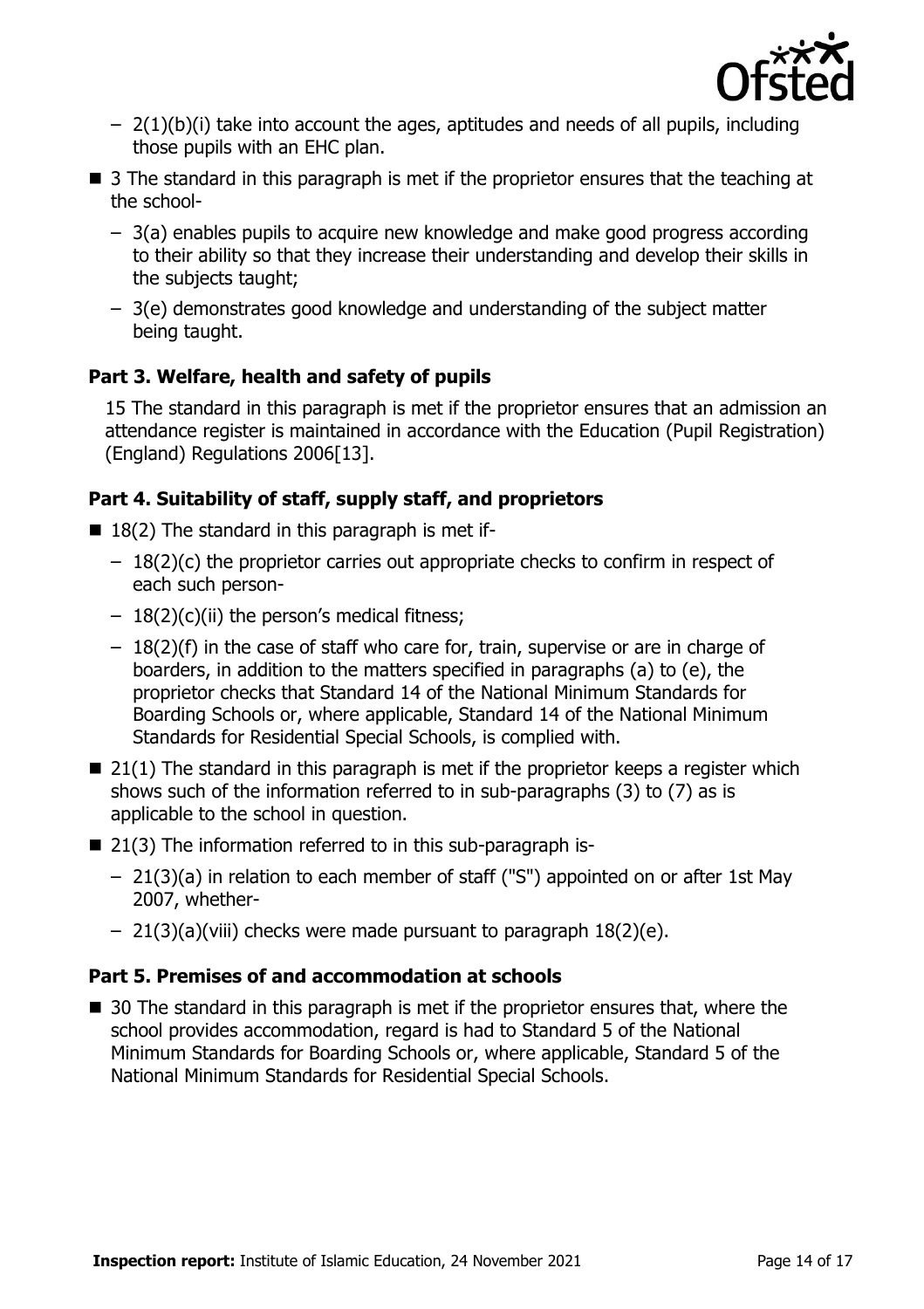

#### **The school does not meet the following national minimum standards for residential special schools**

#### Standards that were not met at the previous inspection and remain un-met at this inspection

- All medication is safely and securely stored and proper records are kept of its administration. Prescribed medicines are given only to the boarders to whom they are prescribed. Boarders allowed to self-medicate are assessed as sufficiently responsible to do so. (NMS 3.4)
- The school ensures that:
	- arrangements are made to safeguard and promote the welfare of pupils at the school; and
	- such arrangements have regard to any guidance issued by the Secretary of State. (NMS 11)
- The schools governing body and/or proprietor monitors the effectiveness of the leadership, management and delivery of the boarding and welfare provision in the school, and takes appropriate action where necessary. (NMS 13.1)
- The school's leadership and management consistently fulfil their responsibilities effectively so that the standards are met. (NMS 13.4)
- The school's leadership and management and governance actively promote the wellbeing of pupils. (NMS 13.5)

#### Standards that were met at the previous inspection, but are now judged to not be met at this inspection

- The school's leadership and management demonstrate good skills and knowledge appropriate to their role. (NMS 13.3)
- The school has, and follows, an appropriate policy on recording and responding to complaints that is compliant with the relevant regulatory standards. (NMS 18.1)
- The school's written record of complaints identifies those complaints relating to boarding provision, and action taken by the school as a result of those complaints (regardless of whether they are upheld). (NMS 18.2)

#### **The school now meets the following national minimum standards for residential special schools**

- Boarding houses and other accommodation provided for boarders is appropriately lit, heated and ventilated, cleaned and maintained, and reasonable adjustments are made to provide adequate accessible accommodation for any boarders with restricted mobility. (NMS 5.4)
- The school premises, accommodation and facilities provided there in are maintained to a standard such that, so far is reasonably practicable, the health, safety and welfare of pupils are ensured. (NMS 6.2)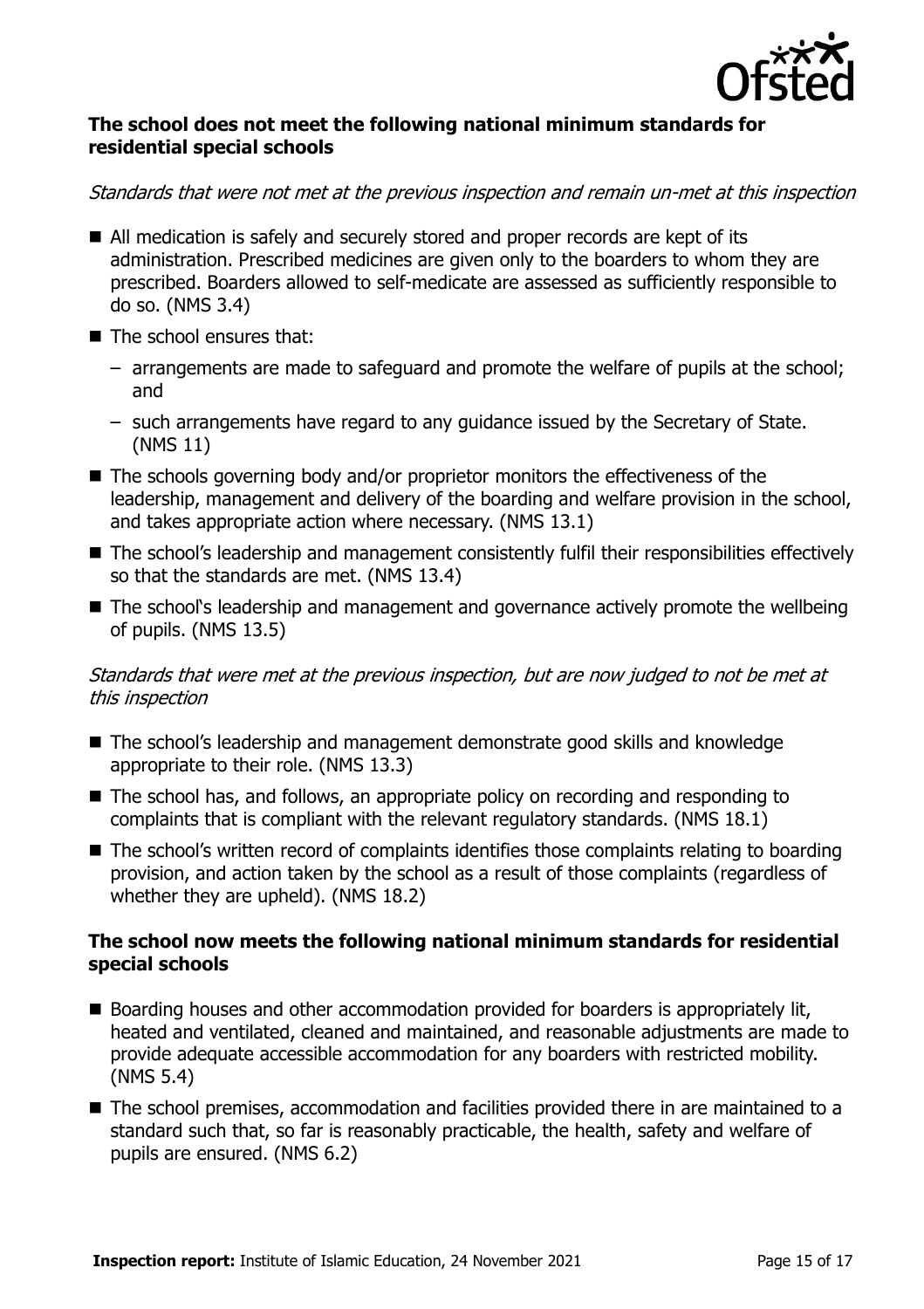

- Boarders have access to a range and choice of safe recreational areas, both indoors and outdoors, and there are safe areas at the school where boarders can be alone if they wish. (NMS 10.2)
- The school has and consistently implements a written policy to promote good behaviour amongst pupils: This policy includes:
	- measures to combat bullying, including cyberbullying, and to promote positive behaviour;
	- schools rules;
	- disciplinary sanctions;
	- when restraint, including reasonable force, is used and how this will be recorded and managed; and
	- arrangements for searching pupils and their possessions. (NMS 12.1)
- Schools operate safe recruitment and adopt recruitment procedures in line with the regulatory requirements and having regard to relevant guidance issued but the secretary of state. (NMS 14.1)
- Any staff member or volunteer employed or volunteering in a position working with boarders has a job description reflecting their duties, receives induction training in boarding when newly appointed, and receives regular reviews of their boarding practice, with opportunities for training and continued professional development. (NMS 15.1)
- Boarders are not discriminated against, paying particular regard to the protected characteristics set out in the Equality Act 2010 or because of their cultural background, linguistic background, special educational need, or academic or sporting ability. These factors are taken into account in the care of boarders, so that care is sensitive to different needs. (NMS 16.1)